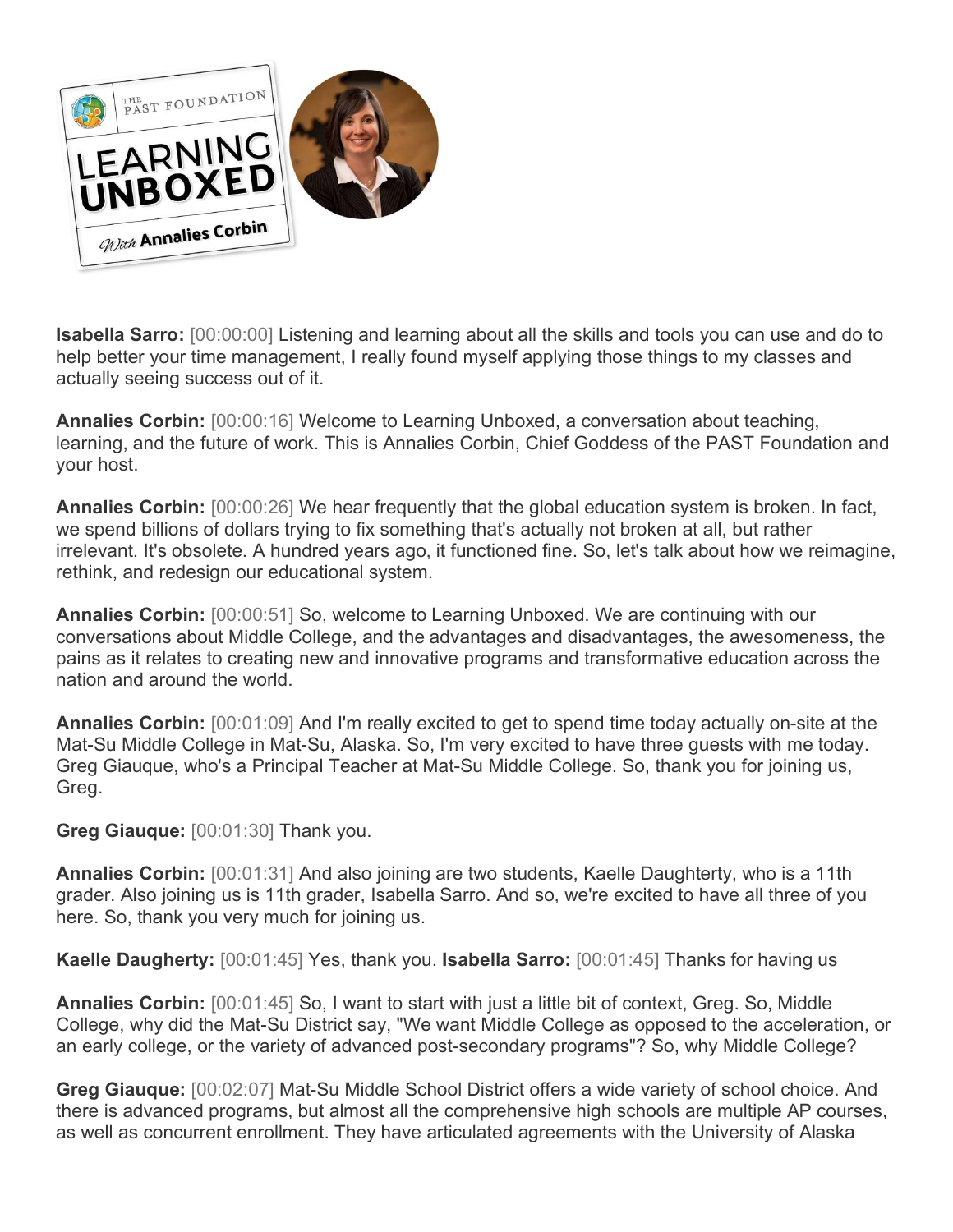Anchorage, but as part of the natural progression, the school district has looked at what other states and what other districts around the nation have done.

**Greg Giauque:** [00:02:35] And so, the Middle College is the next step, next evolution in the concept. Not only does this allow our students to start taking college classes, like they have done in the past, but, now, we're going to add additional support and really help those students take that next step and jump ahead. So, with that, we have a Middle College program with staff. We offer support, guidance, as well as offering help with textbooks. In previous iterations, students would start, they basically run their own. And so, in order to increase the credit load for students, we definitely want to make sure that we also had in place those supports to ensure that our students were successful.

**Annalies Corbin:** [00:03:16] And the Middle College model, and its iterations across the country, and it exists in a number of different places, they're all slightly different than whether it'd be a Middle College, or early college, or some of the other programs. The successful ones are successful in part because they're able to customize and to tweak whatever the traditional model is to make it fit the local communities. So, that's a key piece to it. So, Isabella, let's start really quickly with you. Why did you choose to be in the Middle College, as opposed to one of those other options that were available to you in the school district?

**Isabella Sarro:** [00:03:49] I chose to be in the Middle College because I knew that, by making this choice, it was going to better prepare me for college in the future. And being here in the first semester, I really learned my way of organization, and time

management, and all those things that really contributed to being successful in the end. So, I knew that by coming here, it would make, later on, college and school easier.

**Annalies Corbin:** [00:04:16] Right. And Kaelle, why did you make the choice for the Middle College?

**Kaelle Daugherty:** [00:04:22] I wanted to be able to manage my own time and see if I could do that by myself, kind of. While I do have the support of the Mat-Su Middle College, I like being able to plan what I was going to do when and, also, getting on actual college experience. AP classes, you're still at school, it's still like seven classes, and you don't have a syllabus given to you about what's due when. And I like being able to see how I would be -- like, "Okay, here's a project. It's due at this time." And either like -- I don't know. Like either I'm going to do it now or I'm going to see -- I just like managing my time.

**Annalies Corbin:** [00:04:57] You wanted to have a little bit more control. **Kaelle Daugherty:**  [00:04:59] Yeah. More control, definitely.

**Annalies Corbin:** [00:05:01] So, would you say, were you a great student? Are you a traditional student? How do you think that you've learned best?

**Kaelle Daugherty:** [00:05:08] Well, I learn best taking notes and just being able to talk to like professors and everything. And then, also, just like -- sorry.

**Annalies Corbin:** [00:05:19] No, that's all right.

**Kaelle Daugherty:** [00:05:19] Yeah.

**Annalies Corbin:** [00:05:22] We'll come back around with that as well. So, Isabella, what about you? What kind of student do you think that, you know -- some students often do these programs because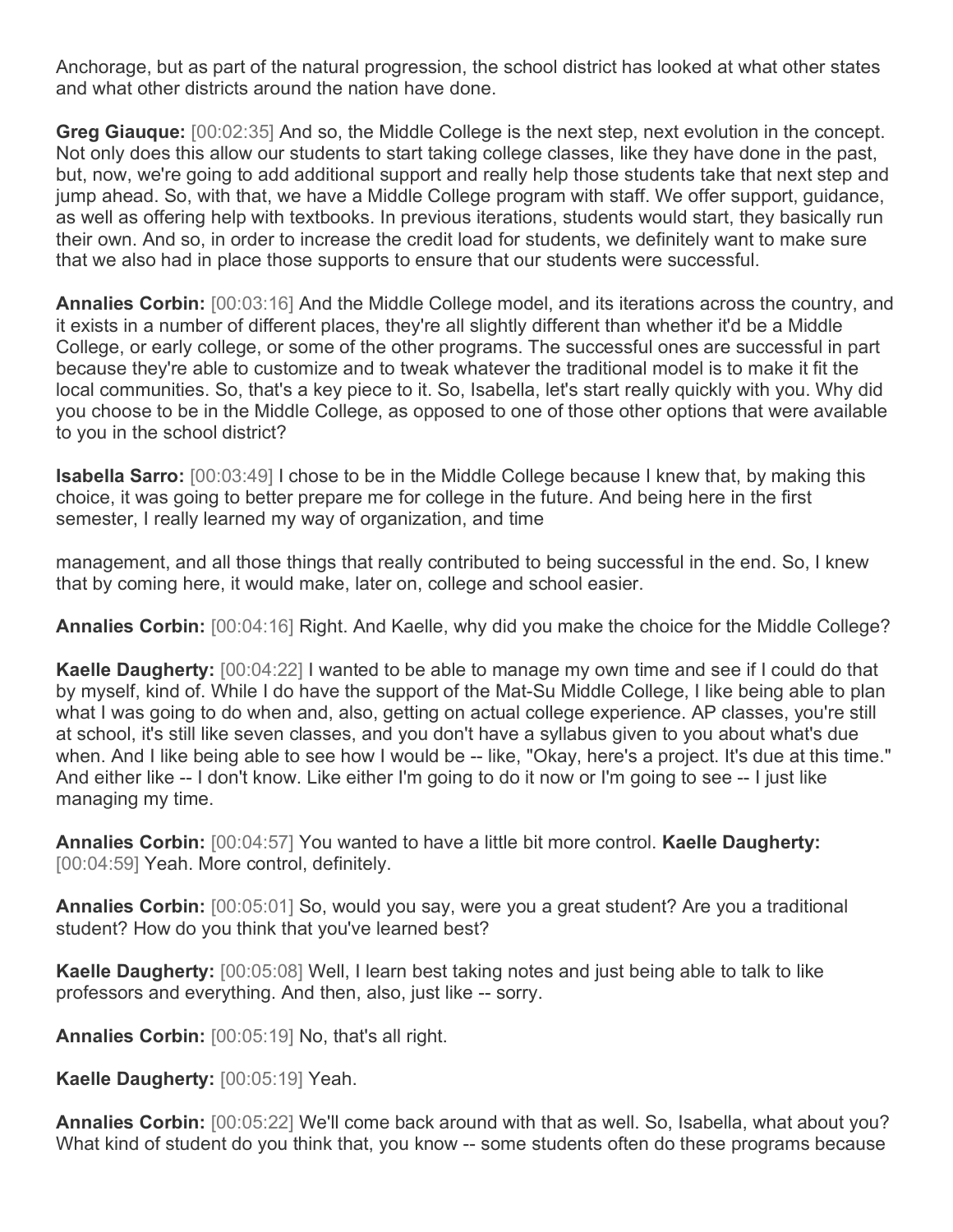they want and need a completely different environment because the traditional setting is not working for them for a whole host of

reasons? Some students want it because it gives them an opportunity to accelerate in a different way. They were a great student in the old setting. They're a great student in the next setting. So, where would you say that you, sort of, fit in that space?

**Isabella Sarro:** [00:05:50] As far as learning style goes, I would definitely say I'm a hands-on learner. You can tell me something over, and over, and over, but I'm not going to fully understand until I've seen an example of it with my own eyes or if, like, done something hands-on. In regular high school, I maintain good grades, but I wasn't as serious about it because I didn't feel like there was this much on the line as there is here with the college classes because if you miss more than three classes, you can be dropped from the class. If you don't pass, there's more repercussions from that than not passing a high school class.

**Isabella Sarro:** [00:06:26] And, honestly, in high school, I just didn't really care a whole lot. I just didn't really think it mattered that much. And then, when I got here, for the first few weeks, I still kind of had that high school view of things. And then, I started to quickly realize like, "Okay, this is not going to work. I need to, like, grow up a little bit, put things into high gear, and really put effort and time into the things that need to be done."

**Annalies Corbin:** [00:06:53] So, Greg, as you, sort of, have lived this experience for a number of years now, so how does what these ladies are explaining to us in terms of some of their journey into here, does that feel pretty typical of the way you have students arrive and make the choice to be here?

**Greg Giauque:** [00:07:12] I think so. One, there is no typical Middle College student. There's a huge variety. I would say there's a wide variety of students who join us. It's an application process, right. The students have to want to be here. And we have students who absolutely want to be here, they're the four-point or four-plus GPA students who've taken all the AP classes who are now like, "I'm moving on to college," down to we accept students with a 2.0.

## **Annalies Corbin:** [00:07:38] Okay.

**Greg Giauque:** [00:07:39] And we have students that start out just taking six credits, and we ease them in. We also have students who come to us, and it's mostly their parents' idea. And some of those students, they said, "It's not going to work for me," and some of them decide, "Hey, I like this." So, in the aspect that both these ladies have definitely a different story of how they approached it, yeah that is typical because every student we have has a slightly different approach.

**Greg Giauque:** [00:08:06] There are definitely a set of common or frequently-shared attributes. One that is really common is that the students are tired of the grind of a seven-period day into high school, three homework assignments a week, right. There's 21-24 assignments a week that they're working on. They like to have their time and be able to manage our time a little bit more themselves. They'd like to be able to choose whether they're going to study three hours from noon to 3:00, or maybe they're going to do it from 6:00 to 9:00, or maybe do it when they wake up. And they can self-select a schedule that is appropriate for them and their learning style.

**Greg Giauque:** [00:08:41] The other one - and, really, we hear this commonly - is in our comprehensive high schools, the brick-and-mortar buildings, the hallways are packed, the schools are full, and there's lots of things that are happening, both positive and negative. And the students, really, most of them don't miss that. They like this aspect. And our Middle College program is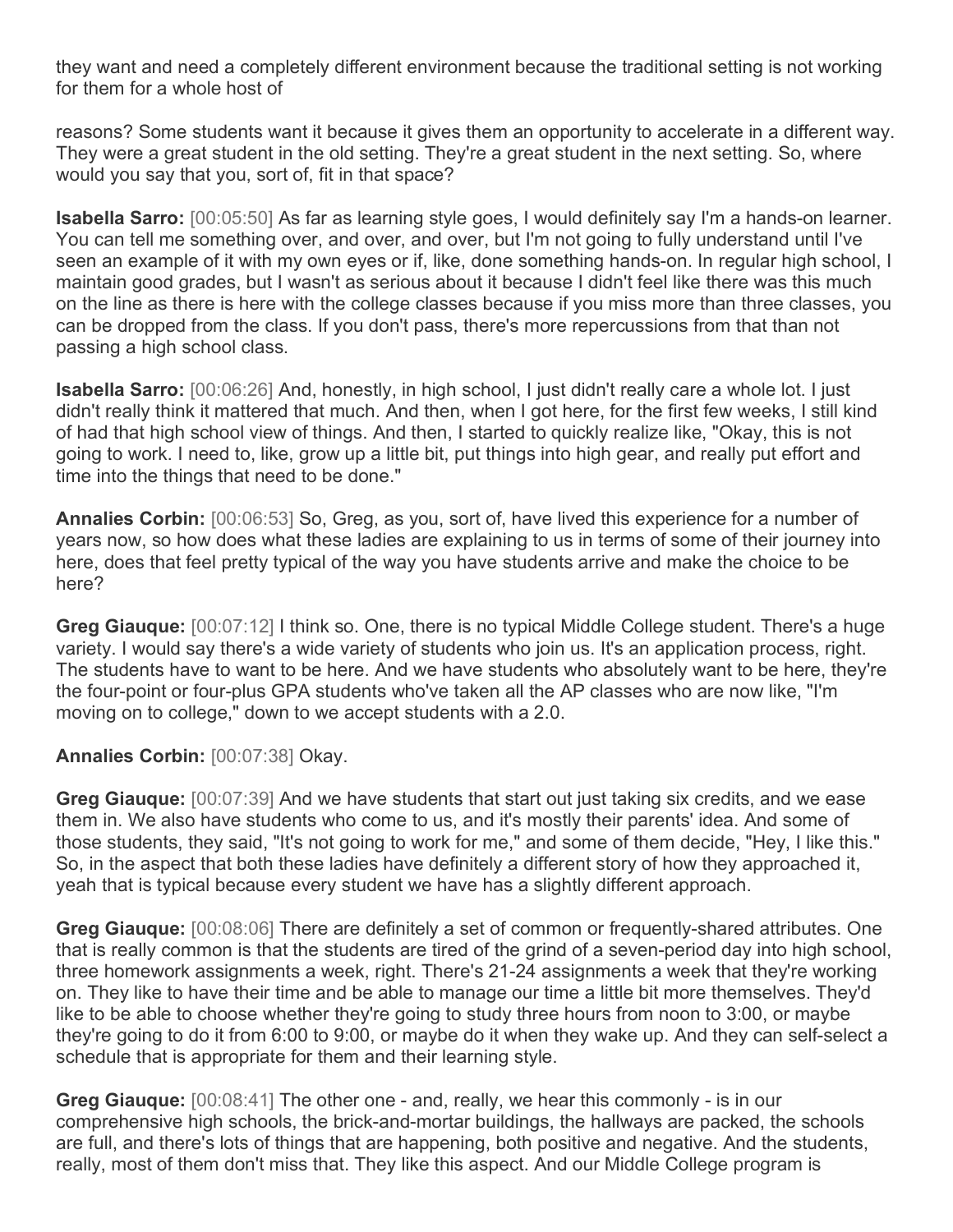definitely different. We don't offer that interaction. And that is definitely something that some students, when they choose to go back to their home high school, those are the kind of things that they're missing, and they decide, "Yeah, I miss out on that that large community interaction within a building." And that is when a student leaves. That's a frequently-noted. As we do an exit interview, frequentlynoted reason.

**Annalies Corbin:** [00:09:27] Right. And so, one of the things that I think that the Mat-Su model, in particular, does very, very well, I love the Seminar aspect that has been developed here. We see lots of these programs get launched around the country. Some of them were successful, some of them partially successful, some of them very successful, and some that flounder and don't survive. And, typically, when you start to dig into the reasons behind either the success or the failures, right, one of the commonalities is the support structures that are in place.

**Annalies Corbin:** [00:10:00] At the end of the day, looking at our two high school students, college students here, oftentimes, it's based on how much support that you get. You are, after all, 16, 17, some students just turning 18 years old. And so, you don't necessarily have a tremendous amount of life experience. And so, having support is going to be a key factor. So, tell me a little bit - anybody can jump in right here - the Seminar structure is intended to make sure that you make it through your coursework successfully with fidelity but, also, with gaining and growing skills. So, what's the secret in that sauce?

**Isabella Sarro:** [00:10:46] I would say that, for me, Seminar, I look at it as more of a study hall with a teacher or Mr. Giauque as our principal teacher. We're there and we can work on what we need to. And if we need help, they're always there for our help. And one of the things that I've really noticed and enjoyed about the Middle College is the level of support we have on the high school side of things because our college professors, they're there, and they're there making sure we're just keeping our heads above the water, and we're doing good and stuff. And our advisors are amazing with that too. But at the end of the day, it's our people in the high school side who are, "Hey, how are you doing in this class? I saw this grade. Is there anything we can do to help you?" They're are just always there making sure that we're doing good, and we're on the best track possible to getting the best grade we can in that class.

**Annalies Corbin:** [00:11:44] You want to add to that?

**Kaelle Daugherty:** [00:11:46] No. I think Isabella summed it up pretty well. Yeah, it's really great to just come in here and know that you have teachers there to help you, whether it's with your, like, essay, or your final project, or if you want to talk to the counselor, Mrs. Langhoff, about colleges or SAT and ACT because you still have to think about that too. And yeah, the support is really great. Yeah, it's very nice to have that.

**Greg Giauque:** [00:12:10] One intentional portion of our Seminar is that we don't add additional work. Since we'll get a credit for it or half credit, excuse me, and it's passed still, but we don't add additional work. So, we-

**Annalies Corbin:** [00:12:22] Are they getting high school credit or college credit? **Greg Giauque:**  [00:12:23] They're getting high school credit for that. **Annalies Corbin:** [00:12:25] High school credit for that, yeah. **Greg Giauque:** [00:12:25] So, it's basically a GER.

**Annalies Corbin:** [00:12:27] Right.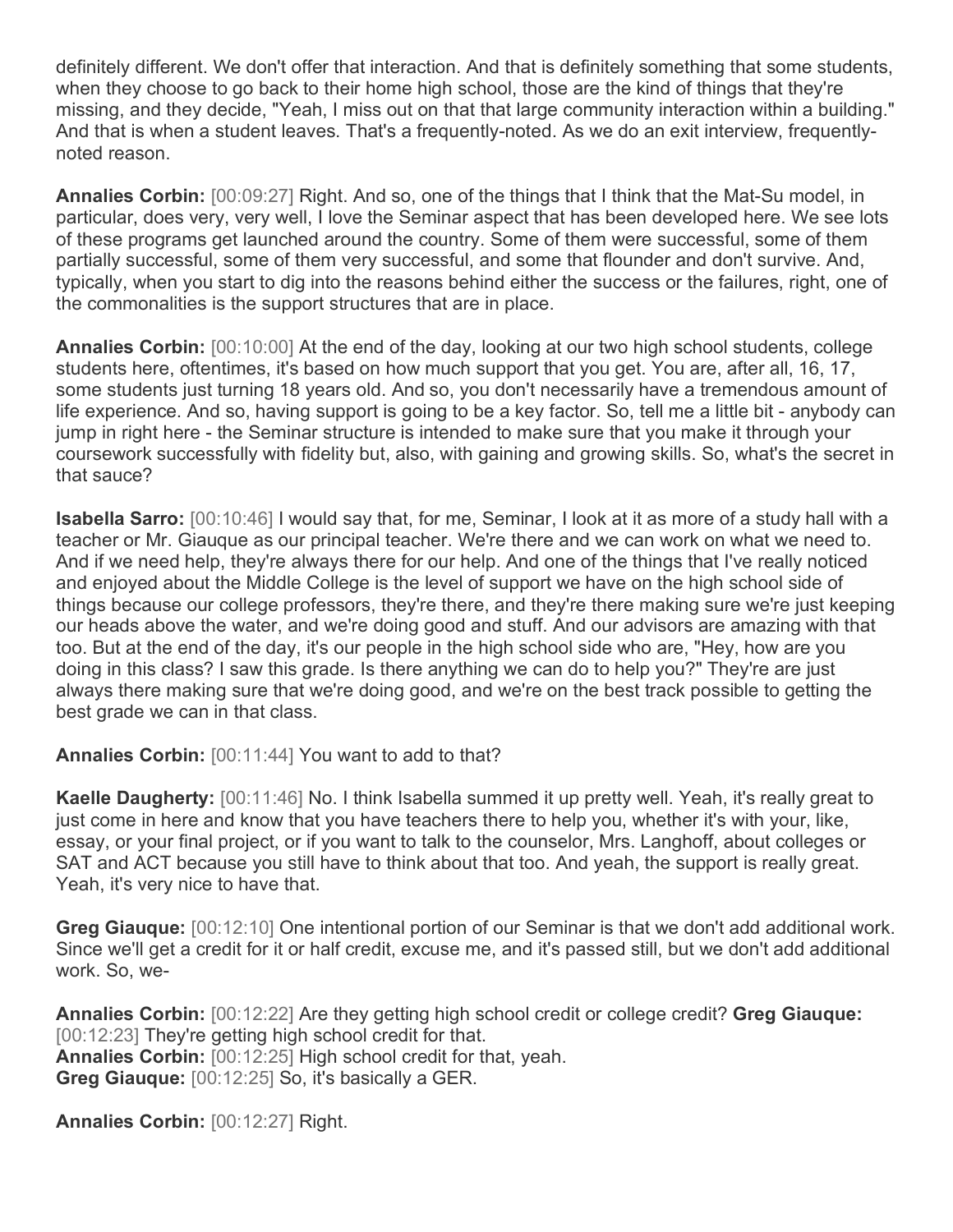**Greg Giauque:** [00:12:28] And part of the way we operate Seminar is that each student is there, and it's an ILP, an individualized learning plan. And students may choose to work and use it like a study hall. If they need help, we will be there to help them. At times, it's for tutoring. Other times, depending on the Seminar. Our Mass Seminar is a little different than our Literature Seminar or our Social Studies Seminar. In Mass Seminar, we talk a little bit about topics of goal planning, financial literacy, stress management, intrinsic/extrinsic motivations. We could have a weekly topic that we will address for 12 weeks of the semester to help our students grow.

**Greg Giauque:** [00:13:17] And so, part of that process is to not just have it or in Mass Seminar, we have a tendency that students will just want to come in and do their math homework. So, we have a little expectation of this. It's not a homework, but we're going to learn some new things. And, hopefully, students will be able to take tidbits of that information, and grow as a student, and grow as a person.

**Annalies Corbin:** [00:13:34] And how does that translate for the student from the seminar class, the opportunity to have that backend, really a lot of support, and then stepping into the traditional collegiate classroom? How do you carry the experience of the support over here back into the everyday working in the college classes and

interacting both with students, a lot of nontrads? That's one of the beautiful things about the program here is you are not in a college class with just high school kids.

**Greg Giauque:** [00:14:05] Exactly, yeah.

**Isabella Sarro:** [00:14:06] There are grown adults in there. I was in a class last semester with a lady who is 70 years old going back to get her nursing degree. And being a high school student, I was like, "That is quite an age gap. That's pretty amazing for her, honestly, that she would do that."

**Annalies Corbin:** [00:14:21] It is actually quite amazing at that point in life. But awesome, lifelong learner there, right?

**Isabella Sarro:** [00:14:26] Yes. **Kaelle Daugherty:** [00:14:27] Yes.

**Annalies Corbin:** [00:14:27] But, again, let me come back around and ask my question again. So, does the time that you spend in that support structure with this Seminar, does it play out specifically for you in your collegiate classes? Are you more confident? Do you feel like you're able to ask questions or different kinds of questions? Where's the gain in that?

**Isabella Sarro:** [00:14:49] For me, personally, I remember lessons specifically on time management. And after listening and learning about all the skills and tools you can use and do to help better your time management, I really found myself applying those things to my classes and actually seeing success out of it. And just even though, sometimes, you already know what they're teaching you, just going more in depth or just talking about it again, getting into your head, it really kind of makes you realize what you need to work on for you or what you can apply. And I think that the things that we learn in Seminar are definitely things that I can take and use in an everyday life.

**Kaelle Daugherty:** [00:15:32] Yeah. Seminar definitely helped me be more confident with what I had because Seminar's only required for your first semester for English or Writing. It's your first semester. And so, that helped me, kind of, like, plan what time I needed to take in the day to study and, like, write that essay in that paper, and do that reading for that class. And so, it's made me more confident. It's also helped me with my planning and time management.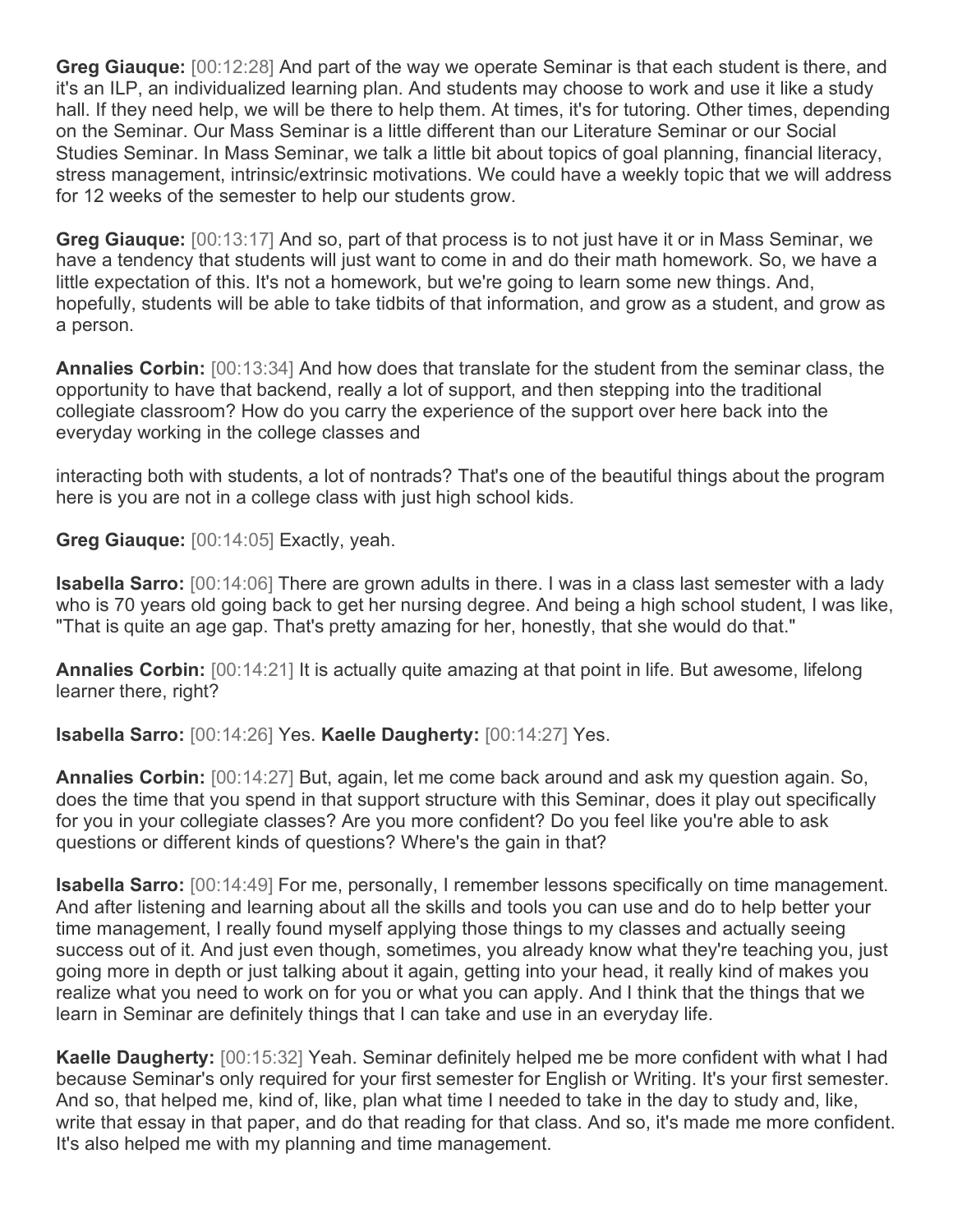**Isabella Sarro:** [00:15:58] Well, adding on to what you said, it is nice that when you're working on an essay, it's nice to know that, eventually, you have a set time, but you'll have a teacher there. So, if you have any questions, or you need help on something, you don't have to try to fit it into your schedule or even their schedule. You have a designated set time for that help. And that's really nice.

**Annalies Corbin:** [00:16:18] You have a moment that you could count on? **Isabella Sarro:**  [00:16:20] You do, exactly. It's already planned and fit into your

schedule.

**Annalies Corbin:** [00:16:24] That's a pretty powerful thing.

**Greg Giauque:** [00:16:26] And one thing that we try to build with our students with Seminar is to develop study groups with other students, and to use office hours with the professors, and use the tutoring and learning centers, as well as library staff. And so, hopefully, part of Seminar helps our students understand and become comfortable and willing to go out and seek some of those other resources out there on the college side. I really feel like, a lot of times, students may know that those resources are there, but they're hesitant to reach out. They're hesitant to explore their options. Just like anyone else, we're always worried about failure, and we're always worried about what we don't know.

**Greg Giauque:** [00:17:08] And so, Seminar, I really think helps bridge that gap. I know, in particular, in Math and the Sciences that I'm always having conversations with my students about study groups. What constitutes a good study group, usually, just size-wise, and how to have a good study group, and how to seek somebody out, and how to start that conversation about, "Hey, are we available? Can we start?"

**Annalies Corbin:** [00:17:30] So, Greg, wear your teacher hat, not your principal hat this case because we're going to talk about the other piece later. So, how is it that as you structure the support that you know these students need to be successful in that post-secondary, how do you figure out and work through that as it relates to the faculty on the other side of the equation? So, so much of success in any type of innovative program like this is around how the partnership itself functions.

**Greg Giauque:** [00:18:03] So, when we first moved from this campus from our previous campus, we had meetings with the faculty coordinators, the department chairs, both in Math and in the Writing Department, the English department.

**Annalies Corbin:** [00:18:16] Those are the two entry points to the program, correct?

**Greg Giauque:** [00:18:19] Yes.

**Annalies Corbin:** [00:18:19] So, just for our listeners.

**Greg Giauque:** [00:18:19] Yes, yeah, the two entry points. Students must test in college on one or the other.

## **Annalies Corbin:** [00:18:24] Right.

**Greg Giauque:** [00:18:25] And so, we met with that faculty and had conversations about, "Here's what we've been doing. Here's what Seminar looks like." And to get a little bit of their feedback, and to let them know, and make them aware. We've continued to have meetings. We also have a - basically, it's a year. The full-time faculty meeting. They have a meeting bimonthly. And we go, and we listen to faculty, and we talk to them.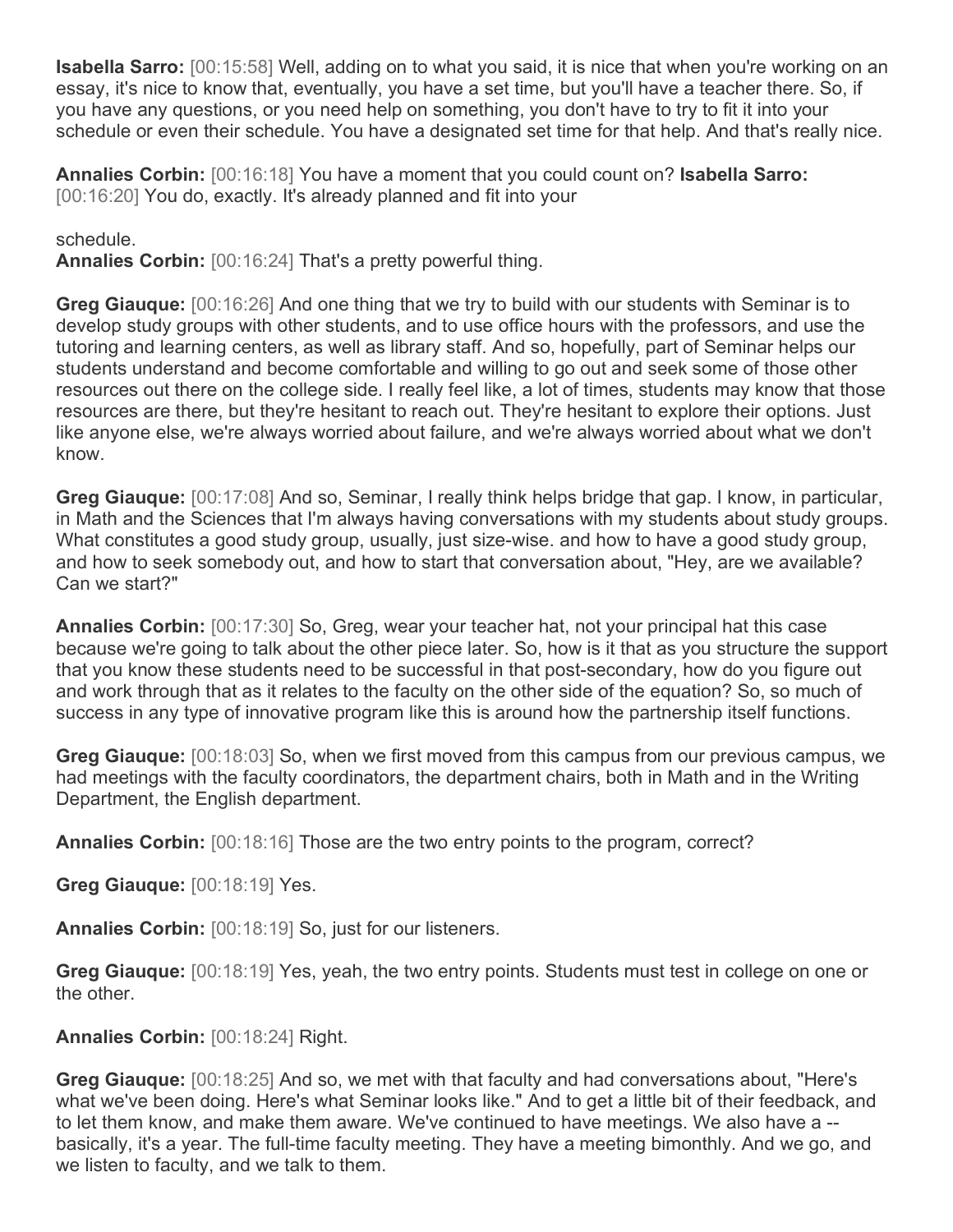**Greg Giauque:** [00:18:52] And because there is a lot of academic freedom on a college campus, there is a degree of separation. So, the biggest part there is really trying to open up channels of communication and really share with faculty what it is we want to do and what our goal is. And get some feedback from them. It can be a challenge because our students are not identified as Middle College students on campus. So, unless they self-identify, faculty may not know that a student is one of ours. So, that complicates the communication. It has to go through student services and so forth. And so, that makes change a little bit slower. But I will say, we are very fluid, and we work really hard to make improvements as needed. And we're always looking to make improvements. What can we do to make the experience better? We try different things out. Sometimes, they work. Sometimes, they don't. All right. We go back. Okay. We'll make adjustments here.

**Annalies Corbin:** [00:19:50] Right. And then, another thing that I also consistently see across these programs that, oftentimes, especially when problems are new, there's a hesitance on the part of the postsecondary, oftentimes, more than the K12 around this sort of integrated piece, and what does that mean for me, and what does that look like because it doesn't fit within the bounds of what my expectations were, even opting in to being in that space as Professor Whatnot. So, as used as you sort of structure and think about the benefits, where are the lessons learned? I guess, that's the other thing.

**Annalies Corbin:** [00:20:27] And I always like to -- the folks that are listening to this program are contemplating taking on and doing innovative ideas, or they're already doing a lot of innovative ideas, and they're looking for the next iteration, or the pieces that they can steal, or borrow, or appropriate. And I advocate for all of those things, right. If you find something that's really awesome, grab hold of that and see if you can make it work for you.

**Annalies Corbin:** [00:20:46] So, from each of you, so what is the big, sort of, lesson learned? If there's a teacher or a school out there thinking about it in the K12 that, "We're going to do this Middle College thing," as a student who's participating in the program, what would you want them to know? Blank piece of paper. We're starting from scratch here. What would you do, by design, want somebody to know? You can just hop

in, anybody. Same for you, Greg, because there's an administrative and teacher side, if you had to do it again. And it's not necessarily that these are things because you would do it differently. It's largely because you have experience.

**Greg Giauque:** [00:21:23] So, I think, for us, the big one is our orientation. We have a required orientation prior to college classes starting. And it is really where we do our professional development for our students. We work with the college to come up with some really meaningful and worthy sessions for the students, as well as large group sessions. There are some things that I know the students probably think, "It is what it is," but what we do Title IX training. It's not the most exciting, but it is a requirement. Now, the students aren't required to do it on their own because we cover that.

**Greg Giauque:** [00:21:58] We also have -- there is another financial literacy piece. We worked with a local credit union. We also have our incoming junior as we talk to them about, "Okay. here's how you use your UA ID and your UA login. Here's how you access the system. Here's how you can look and get an unofficial transcript. Here's how you access a library. Here's how you print," all those nuts and bolts things that students learn in a comprehensive high school, In the regular classroom, they don't necessarily get that on a big campus. There's an expectation that you would know how to do this.

**Greg Giauque:** [00:22:32] We are a very large school district. We're the size of Delaware. We have schools that are -- we have high schools that have 1200, and we have other schools that are K12 combined, and they're under 200. So, we have a wide variety of technological issues. And that's just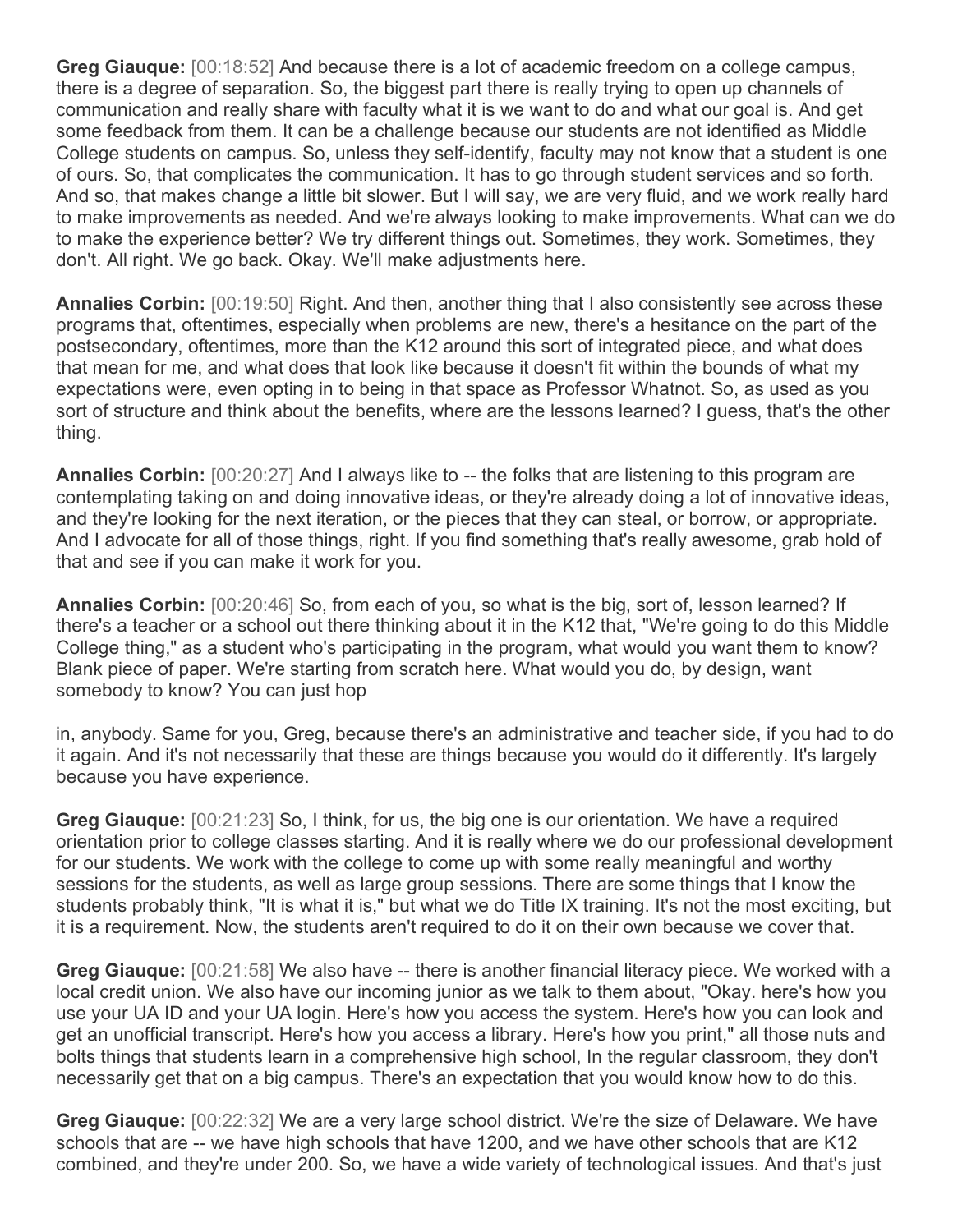one thing that we address. We also do some team building. That's how we get to know the students, and they get to know us.

**Greg Giauque:** [00:23:00] So, I really believe that having three or four days of orientation with our students integrated with both the high school staff, and the college staff, and the college advisors is really beneficial. And we've learned. And then, we take feedback. Basically, the exit interviews from the students of, "Hey, what did you like? What did you not like?" And we try to make that different. So, our juniors incoming students have different sessions than our continuing students who are seniors, just so that we're teaching them some new things.

**Greg Giauque:** [00:23:29] We will meet with the seniors and talk about college application process and the deadlines they're going to follow the following year. So, to me, the orientation week is really our number one tool. And that's when we first meet our students, and that's how we're setting the tone with our students of, "Here's what our expectations are, and here's what we're about, and we want to make sure that you are successful."

**Annalies Corbin:** [00:23:51] And so, just to clarify for our listeners that you didn't hear him wrong. The district is about the size of the State of Delaware, not some random county in the state you might be sitting in called Delaware.

**Greg Giauque:** [00:24:04] Yeah, yes.

**Annalies Corbin:** [00:24:06] Geography in Alaska is vast. And that's one of the hurdles that you're trying to overcome utilizing Middle College to provide opportunities for students in a variety of ways.

**Greg Giauque:** [00:24:15] Yeah, absolutely. **Annalies Corbin:** [00:24:16] So, the geography here is epic. I tell folks [crosstalk].

**Isabella Sarro:** [00:24:20] Alaska is bigger than Texas. Texas looks quite bigger, but we are.

**Annalies Corbin:** [00:24:25] But it's true. And it comes with a whole host of other things that you're trying to address. So, from your perspective, what is the big win that you want somebody to know who is contemplating doing this?

**Isabella Sarro:** [00:24:40] The thing that I would say is to be in touch with your students. And by that, I mean, here, our counselor, our principal, even teachers, and another person who works here, Ms. Kim - I don't know her role as a teacher, I'm sorry - they're connected with us through remind. So, if there are important deadlines coming up, even fun activities, or tests, or just anything a student would need to know, they always let us know. Every day, I get at least two remind messages. And it's not annoying. It's nice that we can still get a hold of our teachers, and they can still get a hold of us to let us know about things like that, and to make sure that we're keeping in touch. Even if we don't see them every day, we're still keeping in touch with them. And I think that's important.

**Kaelle Daugherty:** [00:25:37] That was kind of like along the same lines. So, just like communication. And then, letting students know that it's okay if you're not doing well in a class that you just have to work at it and just communicating that it's not the same as high school. It's college. It's different. And teaching kids how to readjust to that, if it fits for them, but then letting them know like, "Hey, if this isn't working for you, that's okay. You can rearrange. You can adjust. You can stop doing this program." Just communication in general really.

**Annalies Corbin:** [00:26:12] So, Kaelle, what's next for you? What happens after you've completed Middle College and high school? What are you contemplating?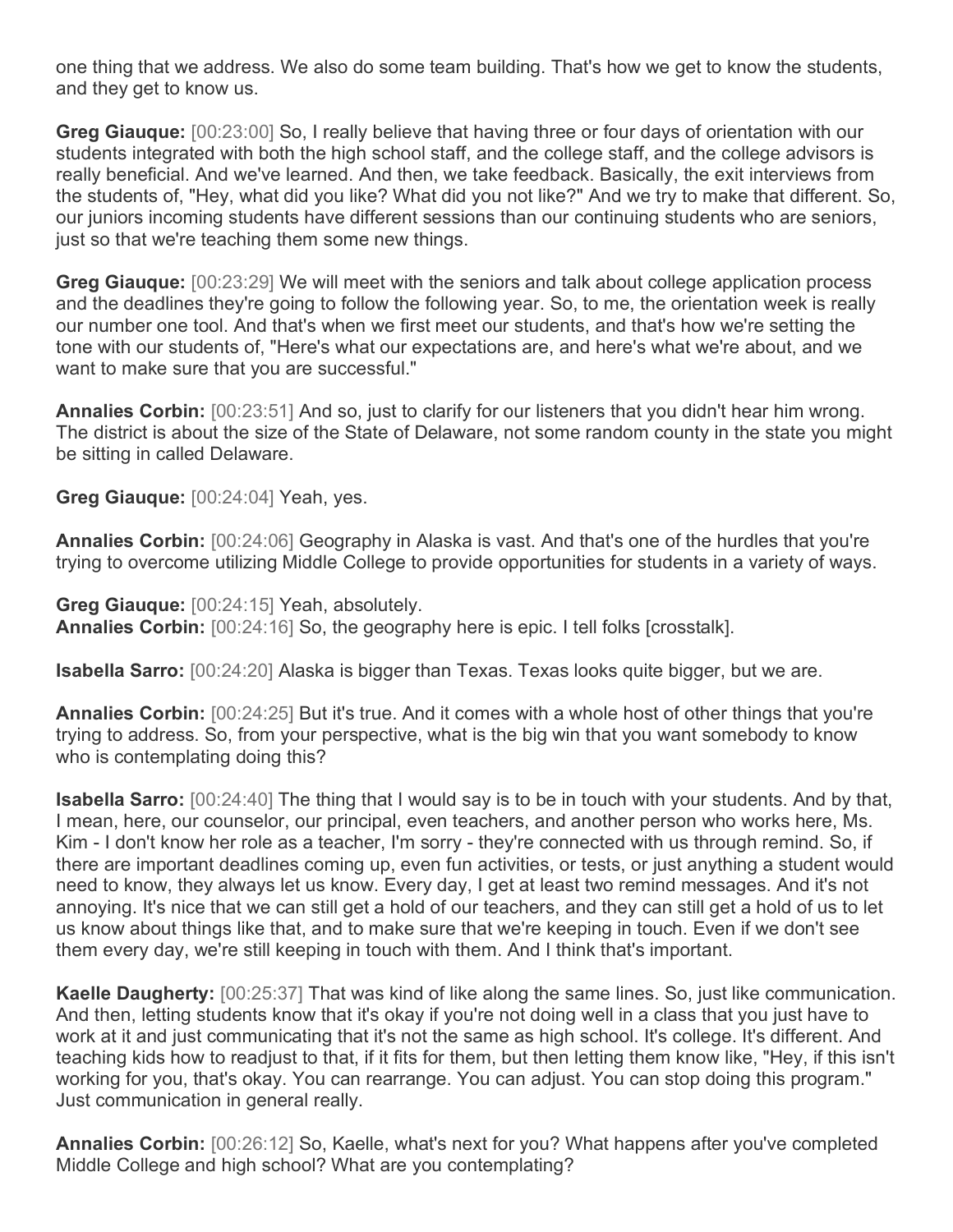**Kaelle Daugherty:** [00:26:22] Hopefully, college on the west coast somewhere. I really want to go to Western Washington University or Hamline University in Minnesota. Just looking at colleges. I'm not really sure what I want to do yet, but I'm narrowing that down. And Middle College is really helpful for that too is that I can explore without feeling super hesitant about things. I really like my writing classes. They're really interesting. And my history class was amazing. And then, my cultural anthropology classes, that professor, I could gush about that professor forever. I really love that class so much. And it's really awesome to be able to explore, and know what I'm good at, and what I need to work on more, in a college setting. Like Biology, had a really hard time in Biology. So, I'm know that I'm trying to work on that now and everything like that.

**Annalies Corbin:** [00:27:08] So, that opportunity to explore and know what your passion is about.

**Kaelle Daugherty:** [00:27:11] Like I wouldn't be able to do that in high school. An AP class wouldn't really give that to me because it'd be maybe seven classes five days a week, and it's a lot, and it doesn't give me enough time to think, just in my personal experience, yeah.

**Annalies Corbin:** [00:27:25] Excellent. Isabella, what are you thinking?

**Isabella Sarro:** [00:27:29] After the Middle College, I definitely want to continue to finish college and get my Bachelors. Since being at the Middle College, I'm taking one history course. I'm in another right now. And in high school, I took an AP history course. I didn't do so well in it just based on the teaching style. It's not my learning style. So, I just didn't do well in that. Now, this teacher, our teaching and learning styles are, obviously, pretty similar. So, I have really learned this year that I love history, I want to do something in my life history-related because I know the way I feel when somebody is teaching me history. I'm like, "Tell me more, tell me more, tell me more." I want to give that to somebody else. So, I want to finish my bachelors, and then go somewhere for a masters' degree, and just do something that doesn't feel like work.

**Annalies Corbin:** [00:28:30] Refreshing. I love what you got. You notice, I didn't ask you what you want to be or whatnot. We really shy away from that. One of the things that I truly love about these programs is exactly what you articulated that you had the chance to try stuff and to discover that you like something that you might not have traditionally stumbled upon so early in your life to be a lifelong passion.

**Isabella Sarro:** [00:28:54] Exactly. And to be perfectly honest with you, before coming to the Middle College, I was very afraid, honestly. Like, "Okay, this is so new. This is not like regular high school. I really have to adapt and change a lot of things." But after orientation week, I felt like I really had a good grasp of what this program was about. And from there on out, I have loved every moment of it. I really enjoy school. And as a student, that almost feels weird to say because, usually, when you talk to somebody who's in school, it's like, "Oh, do you like school?" and it's, "No." But, now, I'm one of those people who is like, "Yes, I love school," if I could not go every day, but if I could be there as much as possible, I would because I feel like the things that I'm learning are

things that I can apply to my everyday life. It doesn't just feel like busy work that you might get in high school.

**Kaelle Daugherty:** [00:29:44] Yeah. So, that was my biggest problem with high school, just regular at school was just the busy work. And it's like I didn't feel like -- I was just chipping away at the same block every day, and it didn't really very meaningful. And I kind of lost -- like I didn't take it as seriously. Now, I'm here, and I'm like, "Okay. I'm in college. I have to do -- it matters. It matters a lot." And, yeah. And just, yeah.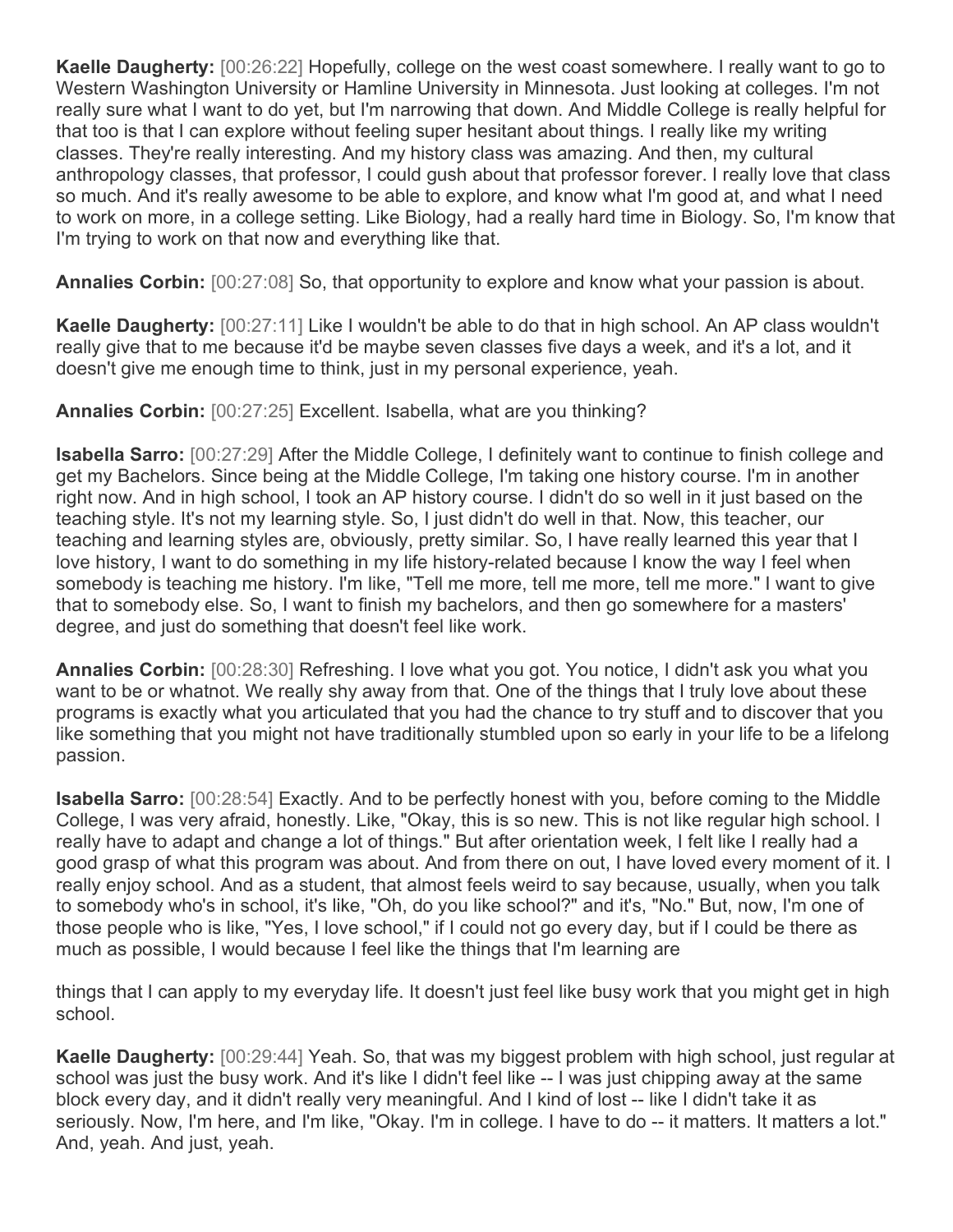**Isabella Sarro:** [00:30:07] And being here, I've noticed that I've matured a lot. I know that in high school, you think you're all that and a bag of chips until you get to the next grade and realize that you're not. But coming into college is very eye opening. Realizing that wow, I am extremely immature compared to these people. And I think it's really being in the college classes that's changed my way of thinking. It has opened my mind into new places I'm going to say that I didn't really know were even there. And learning is fun. Learning is fun, and I really enjoy it.

**Annalies Corbin:** [00:30:47] That's awesome. So, Greg, you couldn't have gotten more ringing endorsements. So, there has to be a lot of pride in all of this.

**Greg Giauque:** [00:30:58] No, absolutely. And so, I'm not going to lie. I am going to throw the young ladies under the bus in a little bit. I get two young ladies who have not had -- it hasn't been a bag of chips for them.

**Isabella Sarro:** [00:31:09] No.

**Kaelle Daugherty:** [00:31:09] No.

**Greg Giauque:** [00:31:09] It has been a challenge. And I told them, "I want you to be honest. Share the good, the bad, and the ugly," because I, honestly, believe that's how we learn. And one thing that myself and the staff here - and I've reiterated it over and over - is we're not afraid to fail, and we learn from our failures. And we tell the kids that all the time. We also tell them, if this is not for you, it's okay. We will help you go back to the environment where you came from if that's where you want to go because we want you to be successful. We really are. My personal motto is, "What's best for kids." And we we offer what we have here. And it's an amazing program, but it's definitely not necessarily for all students.

**Greg Giauque:** [00:31:56] And so, really, I commend them both because it hasn't always been easy for them. And I've seen them grow. And it's all of our students as they grow, as they face challenges. Sometimes, they are successful, and it brings pride. Sometimes, they struggle. I'm still prideful. But like I said, we pick them up, we dust him off, and we are. Let's start over, we have a new plan, and let's go. And so, we try to help our students understand that life happens and that we need to be adaptable. And so, really, I do appreciate the endorsement from the young ladies. It's really on the students. They're the ones that are doing all the hard work. We're just offering a little bit of guidance here and there for them.

**Annalies Corbin:** [00:32:36] What's your parting shot for that principal out there saying, "I want a middle college"?

**Greg Giauque:** [00:32:41] My parting shot with that is go for it. Don't be afraid to fail. You're going to need to be able to be flexible. And as educators, we're faced with thousands of decisions a day in this program. It's like that. There's things that you won't be able to control. And at times, that can be frustrating, but you roll with the punches, you do what you have to do, and it definitely fits that niche for a specific group of students.

**Annalies Corbin:** [00:33:14] It's an amazing program. I've been thrilled to be able to to watch it over the last year or so that I've been working with the university on this Middle College program and project. And so many lessons to be learned. So, I want to thank all of you for taking time out of your day and sharing with us. And for our listeners, we'll be posting all kinds of information about this program in particular. But I want to thank you all for spending your time with me today.

**Isabella Sarro:** [00:33:41] Yes, thank you so much.